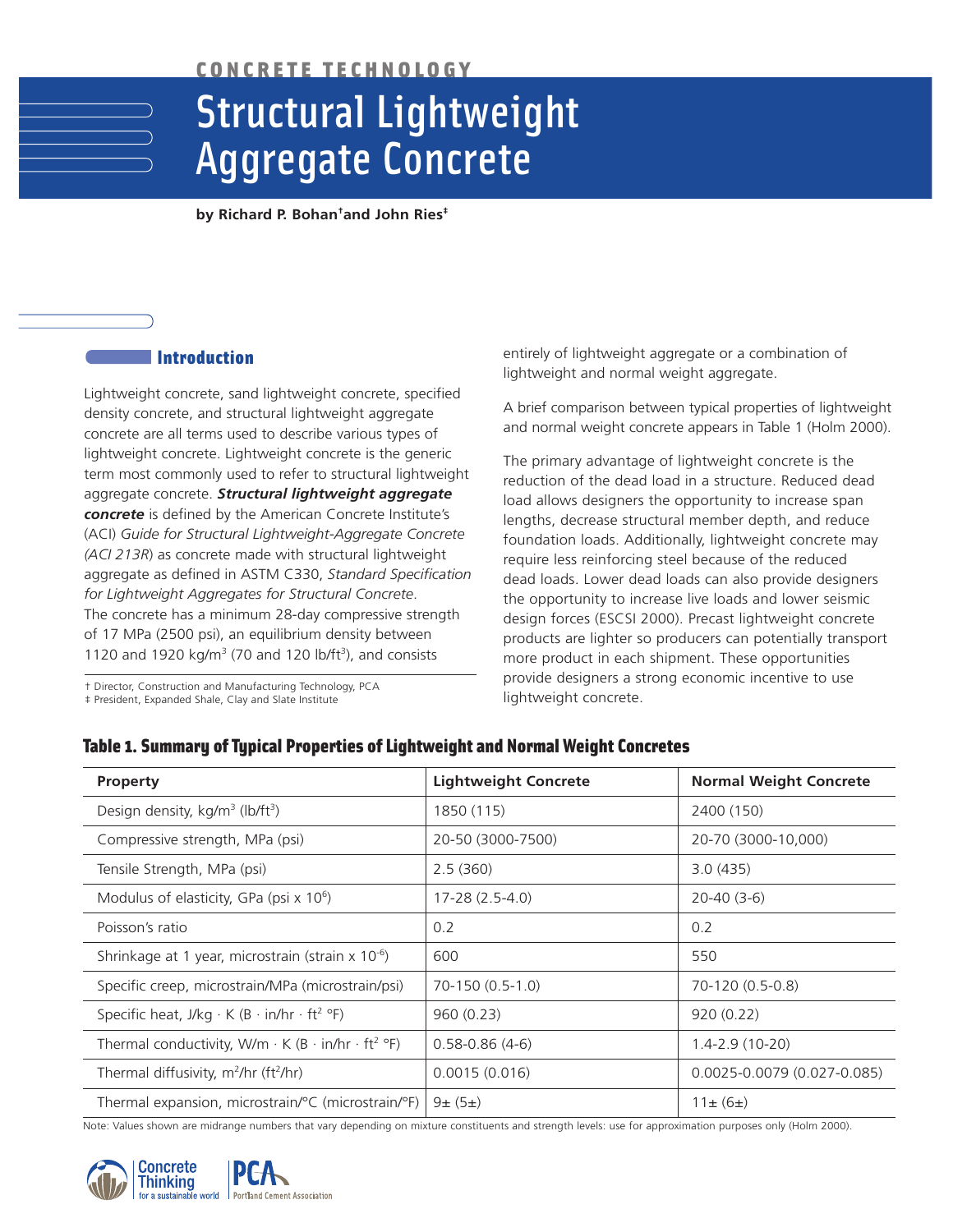# **PCA**



Figure 1. The Pantheon's dome consists of lightweight concrete that spans over 43 m (142 ft).

The use of lightweight concrete floor slabs supported on metal decking in steel frame buildings is a popular design option in mid- and high-rise construction. Lightweight concrete allows the use of a thinner slab than normal weight concrete for the same fire rating. The inherent fire resistance of lightweight concrete may often permit the avoidance of an unnecessary spray fireproofing on the decks.

Lightweight concrete also provides benefits in other areas, such as enhanced durability through reduced cracking and lower permeability compared to normal weight concrete of similar proportions.

# **Communist History**

There are several naturally occurring lightweight aggregate materials. These include pumice, scoria, or tuff. Natural lightweight aggregates were used in some of the earliest concrete structures including those built by the Romans. For example, the Roman Pantheon was built about 125 A.D. and is still in use today (Figure 1). It is impressive that many of these ancient structures exhibited strength and durability characteristics that rival today's structures.

The manufacture of lightweight aggregates and the design and construction of lightweight concrete structures began in the early 1900s in the United States. Stephen Hayde is credited as the discoverer of the manufacturing process.

Notable historical applications of modern lightweight concrete include the construction of ships built around 1920 and used during World War I and II (Figure 2). The use of lightweight concrete provided significant advantages to the load-carrying economy of a concrete ship. Translated into practical terms, a 16 kilogram reduction per cubic meter



Figure 2. Concrete ship passing under San Francisco-Oakland Bay Bridge. Both ship and bridge made extensive use of lightweight concrete (ESCSI 1971).

(1 pound reduction per cubic foot) in concrete density resulted in an added carrying capacity for the ship of 30,000 kg (32 tons). Therefore, a savings of 18 kg per  $m<sup>3</sup>$ (30 pounds per cubic yard), the difference between the density of lightweight and normal weight concrete, represented approximately one million kilograms (1,000 long tons) additional carrying capacity (Eberhardt 1995).

The hulls of some of these ships continue in service today as breakwaters. They provide a unique ongoing testing opportunity to evaluate the long-term performance of lightweight concrete (Sturm 1999). This long term proven performance with concrete ships enabled the widespread use of lightweight concrete in massive marine structures constructed in the 1980s and 1990s.

The earliest application of lightweight concrete for buildings in the U.S. was the vertical expansion of the Southwestern Bell office building in Kansas City, Missouri, in 1928. The use of lightweight concrete for the expansion allowed designers to add 14 stories to the building rather than the 8 stories originally designed. Other examples include the 18-story Statler Hilton Hotel in Dallas, Texas; the 42-story Prudential Life Building in Chicago, Illinois; and, at 217.7 m (714 ft.), the 50-story One Shell Plaza in Houston, Texas. One Shell Plaza was constructed using concrete throughout the structure including the decks and mat foundation with a density of 1840 kg/m<sup>3</sup> (115 lb/ft<sup>3</sup>) and a 28-day compressive strength of 42 MPa (6100 psi) (Khan 1970).

Currently, lightweight concrete is used all across the United States in steel frame buildings (lightweight concrete on fire-rated steel deck assemblies), and in concrete frame buildings and parking decks. Lightweight concrete on steel decks was used in all of the elevated floor slabs of the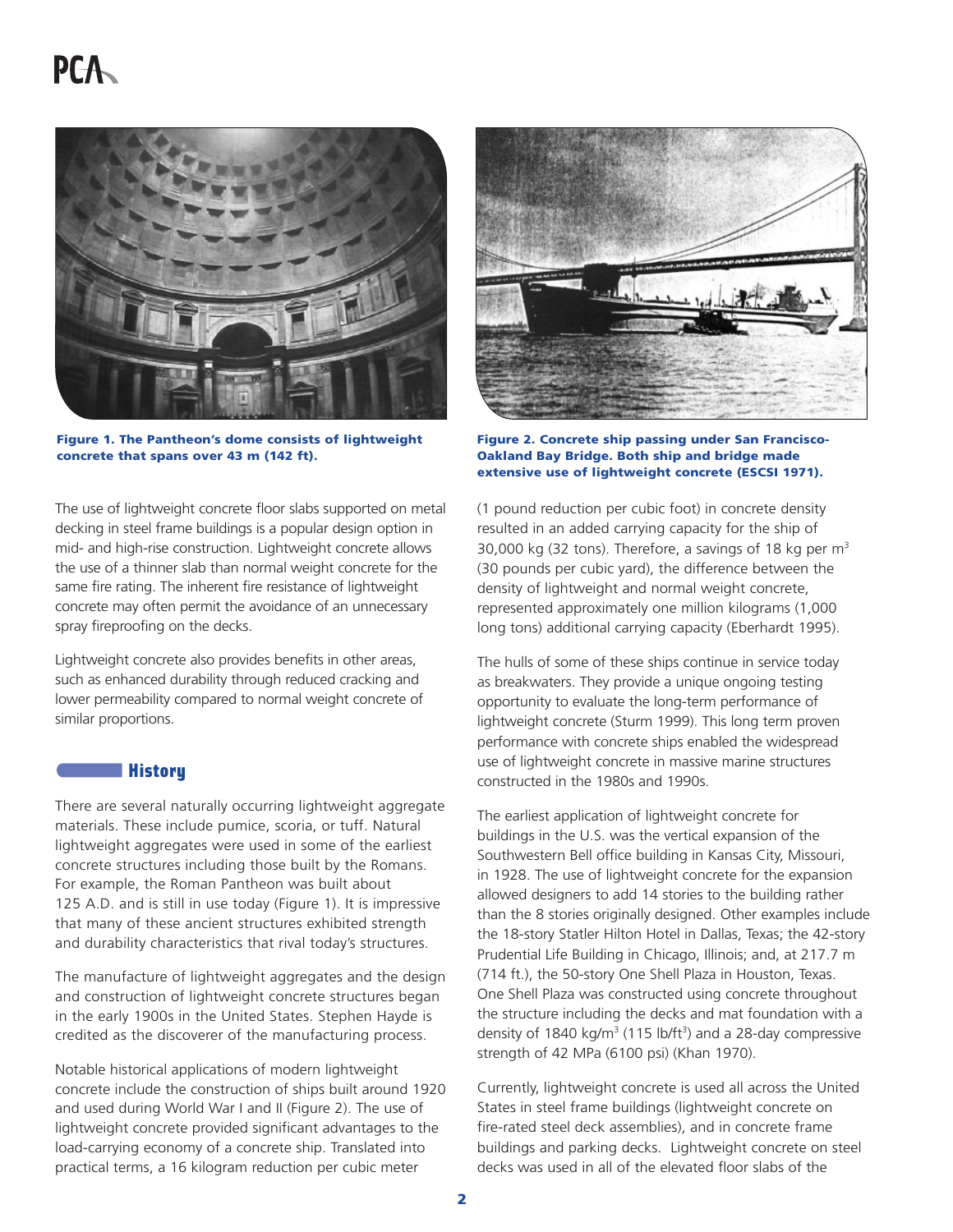55-story Bank of America Plaza in Atlanta, Georgia, which at 311.8 m (1,023 ft.) is the tallest building in North America outside of Chicago and New York City. Concrete frame building construction includes lightweight concrete post-tensioned floor systems as well as lightweight concrete precast and prestressed elements. Parking structures have often been constructed with lightweight concrete precast double-tees, and recently the 48-story Wachovia Tower in Charlotte, North Carolina, utilized this type of construction.

Literally hundreds of lightweight concrete bridges have been built in virtually every climatic environment. Most of these are located in North America. Lightweight concrete is used for bridge decks as well as for the entire structure. Notable examples of lightweight concrete bridge construction include: the upper deck of the San Francisco Oakland Suspension Bridge (1936), which is still in service, the Chesapeake Bay Bridges (first crossing 1952, second parallel crossing in 1975), and the new Benecia-Martinez Bridge (2007) (Murugesh 2008). The precast concrete segmental box girders for the new San Francisco Oakland Bridge use 50 MPa (7250 psi) lightweight concrete for the sloping panels that support the edge of the cantilever slab.

One of the most impressive uses of lightweight concrete in bridge construction is the Stolma Bridge in Norway. Using 1600  $\text{m}^3$  (2100 cy) of lightweight concrete with 28-day compressive cube strength of 70.4 MPa (10,200 psi) for the center portion of the main span, designers were able to achieve the world record for free-cantilever concrete construction with a main span of 301 m (990 ft).

Lightweight concrete with a design compressive strength of 70 MPa (10,000 psi) and a maximum equilibrium density of 1920 kg/m<sup>3</sup> (120 lb/ft<sup>3</sup>) has been specified for a demonstration bridge project in Coweta County, Georgia (Castrodale 2007). This project follows research performed at Georgia Tech that demonstrated the feasibility of using lightweight concrete to extend prestressed concrete bridge girder spans to 46 m (150 ft) without exceeding certain load limits.

# **Aggregate Characteristics**

Lightweight concrete aggregates specified by ASTM C330, *Standard Specification for Lightweight Aggregates for Structural Concrete,* include rotary kiln expanded shales, clays and slates, pelletized or extruded fly ash, and expanded slags along with natural materials like pumice, scoria, and tuff. The manufacturing process using shale, clay or slate heats these raw materials so they expand to about twice their original volume. This expansion is the result of gas formation in the raw material. As the material cools, the gas bubbles form a relatively uniform network of pores that range in size from approximately

5 to 300 µm. The relative density changes from about 2.65 prior to heating to less than 1.55 after cooling (Holm 2000). The heating process also converts the raw material into a durable vitreous ceramic material.

# **Engineering Properties**

The engineering properties of lightweight concrete are compiled in a variety of sources and include information on density, equilibrium density, compressive strength, shear and tensile strength, modulus of elasticity, Poisson's ratio, maximum strain capacity, permeability, freeze-thaw resistance, carbonation, abrasion resistance, shrinkage, creep, bond strength and development length, thermal expansion, specific heat, thermal diffusivity, thermal conductivity, fire resistance, seawater absorption, ductility, and fatigue. This information sheet will briefly review density, equilibrium density, compressive strength, and fire resistance. For more detailed information on remaining engineering properties consult the *State-of-the-Art Report on High-Strength, High-Durability, Structural Low-Density Concrete for Applications in Severe Marine Environments* (Holm 2000).

# **Density**

The most obvious characteristic of lightweight concrete is its lower density. This is a direct result of the relatively porous nature of the aggregates used. Most lightweight concrete has an equilibrium density from about 1600 to 1840 kg/m<sup>3</sup> (100 to 115 lb/ft<sup>3</sup>). In comparison, normal weight concrete has a density (unit weight) ranging from 2080 to 2480 kg/m<sup>3</sup> (130 to 155 lb/ft<sup>3</sup>). Lightweight concrete is achieved by replacing normal weight concrete aggregates with lightweight concrete aggregates. The approximate bulk density of aggregate commonly used in normal weight concrete ranges from about 1200 to 1750 kg/m<sup>3</sup> (75 to 110 lb/ft<sup>3</sup>) while lightweight concrete aggregates range from 560 to 1120 kg/m<sup>3</sup> (35 to 70 lb/ft<sup>3</sup>) (Kosmatka 2002).

The lowest density lightweight concrete uses lightweight aggregate for both fine and coarse aggregate fractions. However, most lightweight concrete mixtures contain normal weight sand and lightweight coarse aggregate, which is referred to as sand lightweight concrete. Other mixtures contain a blend of lightweight and normal weight coarse aggregates to produce specified density concrete.

The density of structural lightweight concrete can be determined using ASTM C567, *Standard Test Method for Determining Density of Structural Lightweight Concrete*. ASTM C567 provides procedures for both the measurement and the calculation of the oven-dry density of lightweight concrete.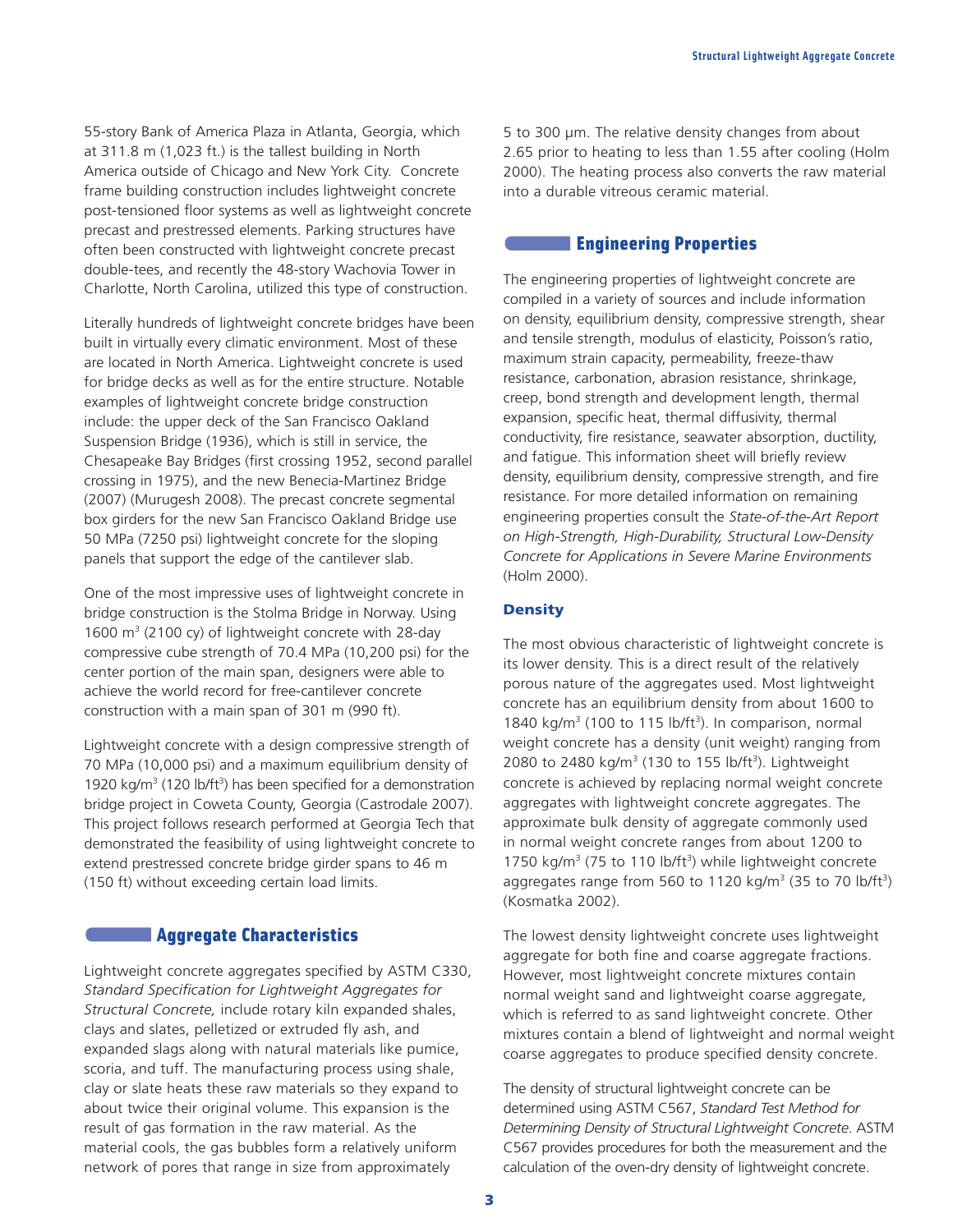# PF-A





The equilibrium density is calculated using either the measured or calculated oven-dry density. Equilibrium density is achieved once a concrete sample reaches a constant mass under controlled temperature and moisture conditions. Based on extensive testing, the equilibrium density will be approximately 50 kg/m<sup>3</sup> (3 lb/ft<sup>3</sup>) more than the oven-dry density. It is generally accepted that the equilibrium density is reached at 90 days for most lightweight concretes and at 180 days for high-strength lightweight concretes (ASTM C567 2005). Consequently, the fresh lightweight concrete density measured at the time of placement will be significantly higher than the hardened in-place lightweight concrete equilibrium density.

#### Compressive Strength

Lightweight concretes that achieve 28-day design strengths of 20 to 35 MPa (2900 to 5000 psi) are widely available. Higher strength lightweight concretes with compressive strengths on the order of 70 MPa (10,000 psi) are also available.

The limiting factor for compressive strength of lightweight concrete is the strength of the aggregate particle. This

limiting factor, often referred to as the "strength ceiling," is reached when increasing the quantity of cementitious materials or decreasing the water-to-cementitious materials ratio (w/cm) will not produce a corresponding increase in compressive strength. However, this limitation can be mitigated through the use of smaller sizes of lightweight aggregates (ACI 213 2003). While normal weight concrete generally fractures through the paste matrix around aggregate particles, lightweight concrete tends to fracture through the lightweight aggregate particles since the stiffness of the aggregate and paste are similar (Holm 2000).

#### Fire Resistance

The fire resistance of lightweight concrete is generally greater than normal weight concrete for the same thickness. The basis for this behavior is the reduced thermal conductivity and thermal expansion provided by lightweight aggregates. Also, the pyroprocessing required to manufacture lightweight aggregates provides an inherent stability of an aggregate already heated to over 1100°C (2000°F) (Holm 2000).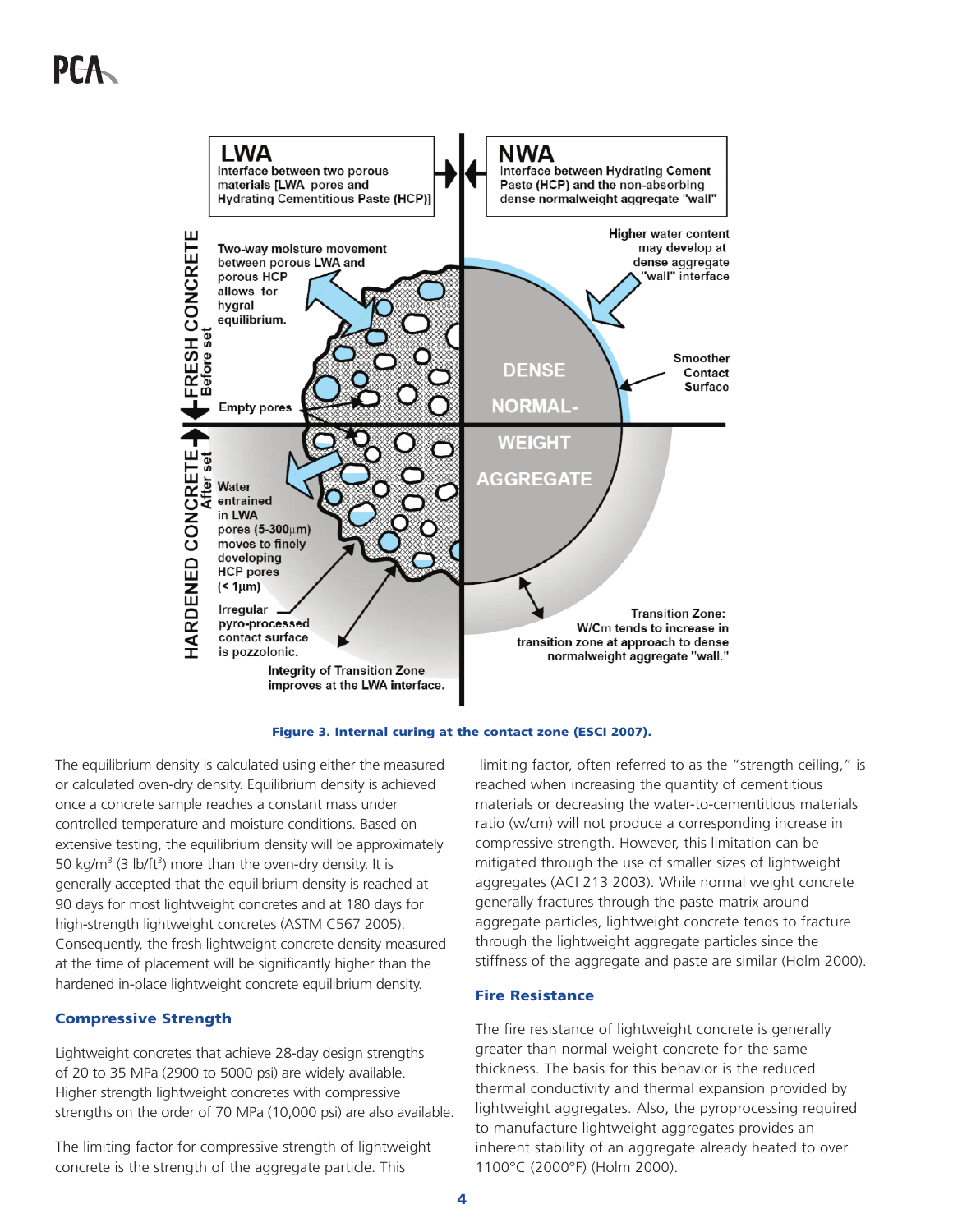# **Communism Durability**

In general, the durability of lightweight concrete is equal to or better than normal weight concrete. Evaluation of the earliest concrete ships provides an insight into the long-term durability of lightweight concrete performance when exposed to severe marine environments. The environmental conditions to which these ships have been exposed are generally much more severe than environments for most building and bridge applications using lightweight concrete. Distress observed on these ships was primarily due to corrosion-induced spalling resulting from inadequate cover over steel reinforcement and also due to structural cracking. Microscopic observations revealed a dense cement matrix microstructure indicative of a low permeability concrete (Sturm 1999). Additional long-term durability studies of lightweight concrete have been conducted at the Treat Island, Maine, marine exposure facility operated by the U.S. Army Corps of Engineers. This particular facility allows exposure of test samples to more than 100 freeze-thaw cycles annually. Specific results are reported by Malhotra and Bremner (1996), and are also compiled by Holm and Bremner (2000). Analysis of these data indicates at least equal performance of lightweight concrete with normal weight concrete when compared at similar ages and similar binders (Holm 2000).

# Interfacial Transition Zone

Lightweight concrete is comprised of two basic components: a mortar matrix and aggregate. The interface between the aggregate and paste in a concrete mixture is a critical component to the long term durability of concrete. Researchers have noticed a more dense interfacial transition zone (ITZ) in lightweight concrete than in ordinary concrete as illustrated schematically in Figure 3. This means that porous lightweight concrete aggregate particles tend to provide a more intimate bond at the paste aggregate interface (Lam 2005 and Bentz 1999).

#### **COMMUNIST MIXTURE Proportioning**

ACI 211.2, *Standard Practice for Selecting Proportions for Structural Lightweight Concrete,* provides two distinct mixture proportioning methods for lightweight concrete.

### Absolute Volume Method (specific gravity pycnometer)

Proportioning using the absolute volume method can be performed on the basis of an approximate water-tocementitious materials content (w/cm) since the sum of

the weights per unit volume of each mixture component is equal to the total weight of the same mixture. The determination of the relative density factor provides the link between weight and volume. The procedures for determining the relative density factors and structural coarse aggregate absorption are specified within the appendices of ACI 211.2. Determining the correct coarse aggregate absorbed moisture content (absorption is defined by ASTM C127, *Standard Test Method for Density, Relative Density (Specific Gravity), and Absorption of Coarse Aggregate*, and C128, *Standard Test Method for Density, Relative Density (Specific Gravity), and Absorption of Fine Aggregate*) becomes critical for these calculations.

The steps involved in the absolute volume method of proportioning include: choice of slump, choice of nominal maximum size of lightweight aggregate, estimation of mixing water and air content, selection of approximate w/cm, calculation of cement content, estimation of lightweight coarse aggregate content, and estimation of fine aggregate content. Adjustments to the first trial mixture are then made based upon the observed results. The w/cm ratio may be calculated in a manner similar to proportioning normal weight concrete.

#### Volumetric Method (damp loose volume)

The volumetric method (damp loose volume) relies upon trial mixture proportions that are based on damp loose material volumes converted to batch weights. This method estimates required batch weights, including cement contents, based upon the required compressive strength. This method requires accurate first estimates of cement and aggregate contents required for specified equilibrium density and compressive strength. Without close approximations on the first estimates (typically provided by the lightweight aggregate producer), it may be necessary to produce a range of trial mixtures.

The steps involved in the volumetric method of proportioning include: estimate 1  $m^3$  (yd<sup>3</sup>) trial batch weights on an oven-dry basis, determine the approximate SSD weight, and convert oven-dry proportions to batch proportions. The batch proportions represent the actual in-situ moisture condition of the material at the time of batching.

#### Cementitious Materials Content

The porous nature of lightweight aggregates coupled with the amount and rate of water absorption means that lightweight concretes typically have higher cementitious material contents. In the case of high strength lightweight concrete the additional cementitious material may be slightly higher than would be used with normal weight concrete mixtures.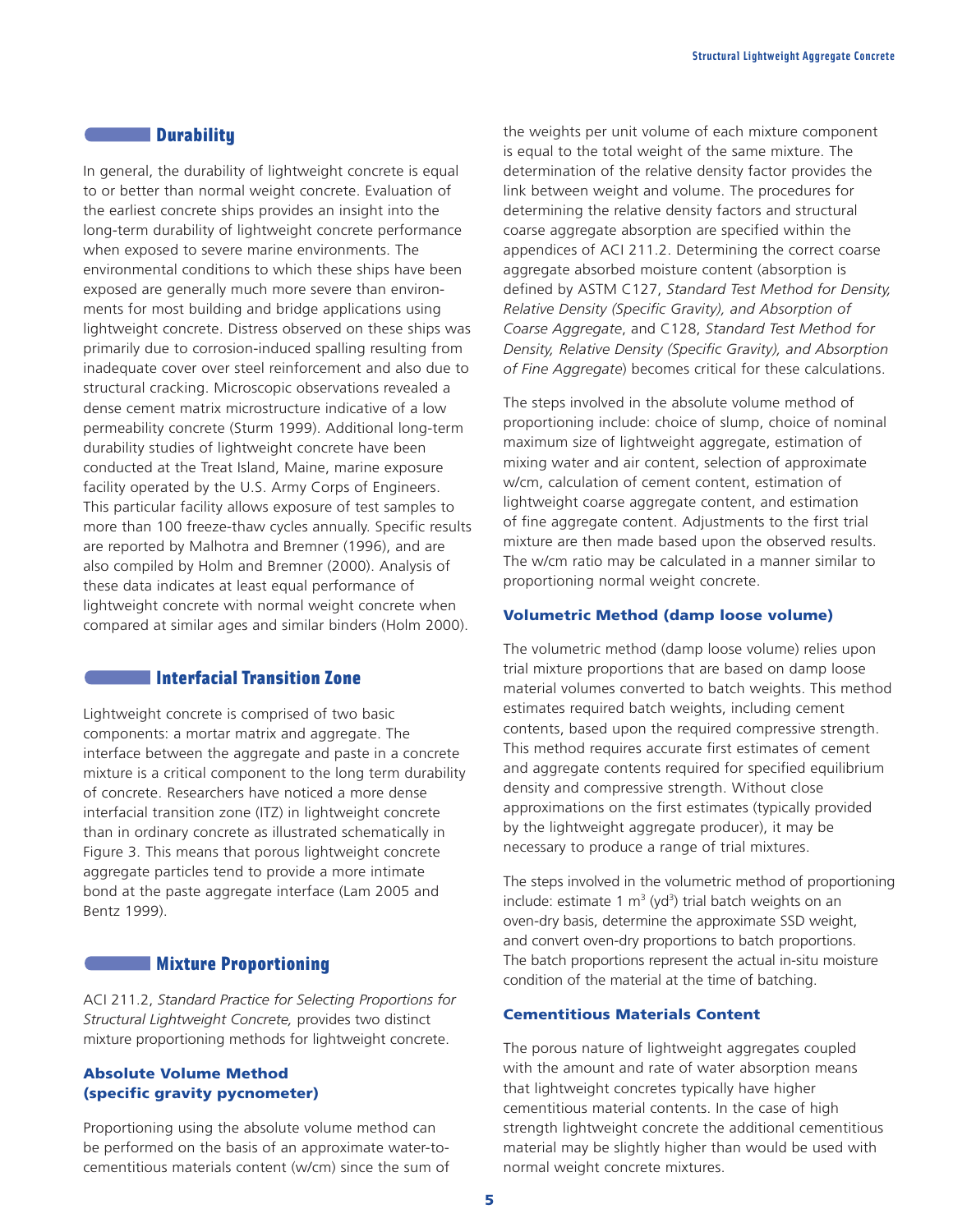#### Water-to-Cementitious Materials Ratio

A maximum water-to-cementitious materials content is not typically specified for lightweight concrete unless it will be used for bridges or marine structures (NRMCA 2003).

The water-to-cementitious materials ratio can be determined for lightweight concrete and used in mix proportioning per the absolute volume method as described in ACI 211.2. When lightweight aggregates are preconditioned to levels of absorbed moisture greater than that developed after a one-day immersion, the rate of further absorption will be very low and the w/cm can be established with precision. Thus, lightweight concrete can meet w/cm specification requirements with the same accuracy as normal weight concrete. Water absorbed within the lightweight aggregate prior to mixing is not used for calculating the w/cm at the time of setting. However, this absorbed water is available for internal curing which continues cement hydration after the external curing period has ended.

#### Air entrainment

Current practice for lightweight concrete that will be exposed to freezing and thawing conditions is to entrain 4% to 8% air for a nominal maximum aggregate size of 19.0 mm (3/4 in.) and 5% to 9% for a nominal maximum aggregate size of 9.5 mm (3/8 in.). A well distributed air void system is just as necessary for proper performance with lightweight concrete as with normal weight concrete (Holm 2000).

Air content testing of lightweight concrete must be conducted using ASTM C173, *Standard Test Method for Air Content of Freshly Mixed Concrete by the Volumetric Method*. The volumetric method is the only acceptable testing method for lightweight concrete. It is important to understand that this particular test method provides an indication of the total air content of the fresh concrete including purposely entrained air and entrapped air generated through mechanical action of the mixing process.

In an air-entrained lightweight concrete mixture, the mortar matrix contains numerous air voids for protection against freezing and thawing (Lam 2005). In a similar fashion the lightweight concrete aggregate particles contain numerous pores produced during the manufacturing process. This similarity means that the lightweight concrete aggregate particles are elastically compatible with the mortar matrix within concrete. The decrease in compressive strength typically associated with an increase in air content is not as significant with lightweight concretes due to this elastic compatibility.

# **Construction Construction Considerations**

The porous nature of lightweight aggregates requires several important considerations. Lightweight aggregate particles are able to absorb and retain significantly greater amounts of water than typical non-porous normal weight aggregate particles. Typical 24-hour absorption of lightweight aggregate may range from 5% to more than 20% by weight of dry aggregate (NRMCA 2003).

If the lightweight aggregate particles are not fully prewetted, the mixing water can be absorbed by the lightweight aggregate particles during the mixing process, or it can be forced into the pores of the lightweight aggregate particles during concrete pumping.

### Prewetting Lightweight Aggregates

Prewetting (or presoaking) is a simple but proven and effective precaution against absorption of mix water by lightweight aggregate that has not reached its full absorptive capacity. Prewetting is not intended to completely saturate lightweight aggregate particles. Rather, prewetting is intended to allow the lightweight aggregate particles an opportunity to absorb as large a portion of their total absorptive capacity as is practical. The 24-hour absorption test, specified by ASTM C127 and C128, provides an indication that can be used for comparison against the total absorptive capacity. Lightweight aggregate particles immersed for 24 hours will generally be not fully saturated although their rate of moisture absorption may be low enough that weight measurements will remain unchanged (Holm 2006).

Lightweight aggregates may tend to be pushed to the surface of a lightweight concrete slab as the heavier materials settle. This can be avoided by presoaking the lightweight aggregate and carefully monitoring mixture adjustments (NRMCA 2003).

The vacuum saturation process is used to soak lightweight aggregate that does not absorb water quickly enough under ambient wetting conditions to become properly wetted in a reasonable amount of time. With some lightweight aggregates, vacuum saturation can achieve a moisture content that would take weeks or even months of wetting under regular atmospheric pressure.

The procedure involves introducing dry lightweight aggregate into a steel tank, then running a vacuum pump to remove air from the tank. Once the full vacuum is achieved, water is introduced into the tank, flooding the aggregate while the vacuum is maintained by the vacuum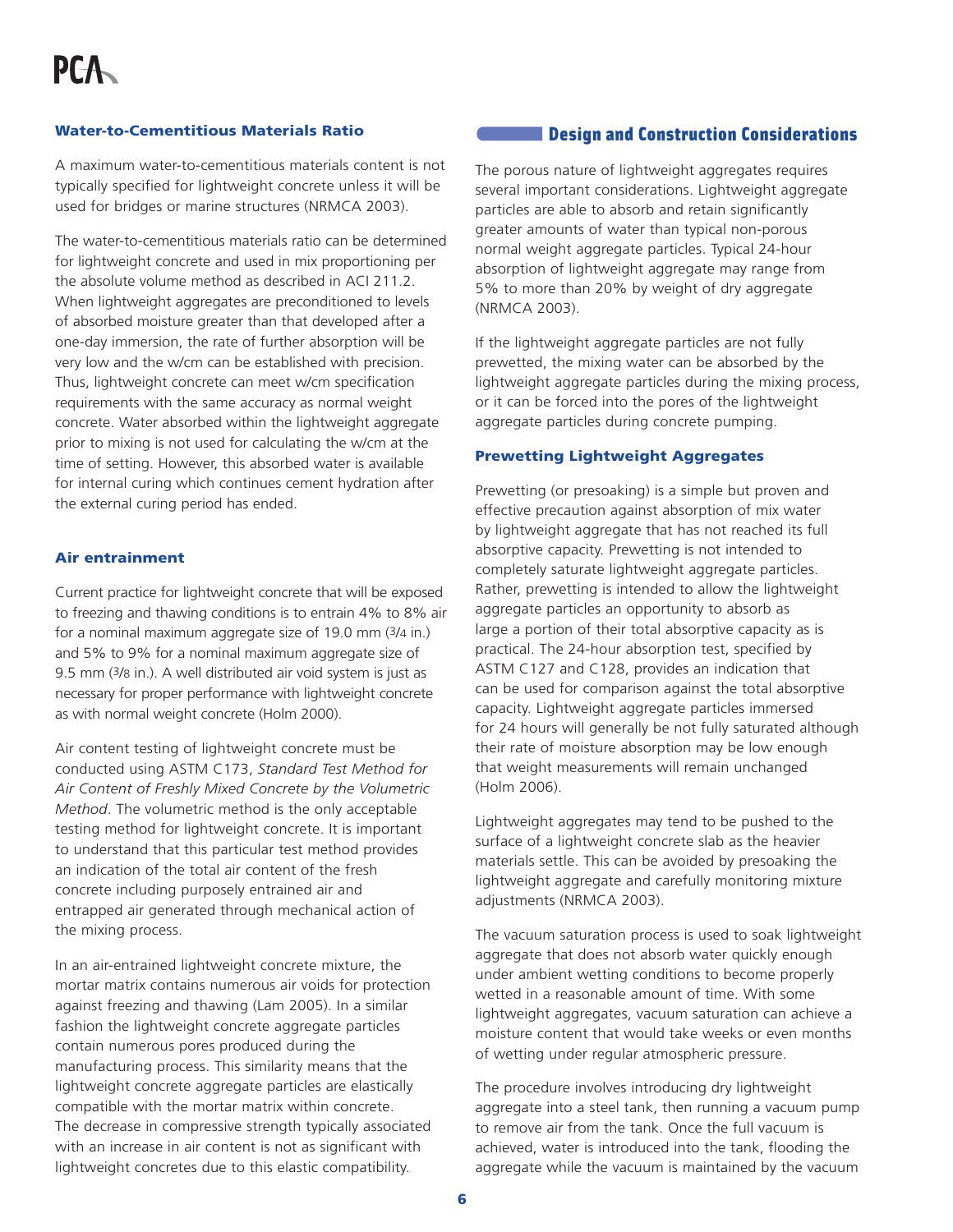pump. Once the material is flooded, the vacuum is released and the aggregate is discharged from the tank.

#### Pumping Considerations

Pumping lightweight concrete can force water into the pores of the lightweight aggregate particles. This can be mitigated by sufficient prewetting of the lightweight aggregate particles. Current practices for pumping lightweight concrete suggest a minimum slump of 75 mm (3 in.) be attained before any addition of water reducing admixtures. Additional practices suggest: the use of large pump lines (125 mm [5 in.]); the use of clean, unobstructed and properly lubricated pump lines; smooth transitions between fixed and flexible piping; and reduced operating pressures consistent with an efficient hydraulic system.

Designers should pay particular attention to specifying equilibrium density and the precautions that may be required for placement by pumping.

#### Internal Curing

Fully prewetted lightweight concrete aggregates provide a source of moisture for internal curing. Internal curing refers to the process by which hydration of cement and pozzolanic reactions can continue because of an internal water supply that is available in addition to the mixing water (ACI 213 2003 and Lam 2005). This internal curing process allows the concrete to gain additional strength and also results in a reduction of permeability due to a significant extension in the time of curing (Holm 2006). Internal curing can also help to avoid early age cracking of concrete with high cementitious materials content that is typical of many high strength concretes. Likewise, early shrinkage of concrete caused by rapid drying can also be avoided through internal curing.

Additionally, since lightweight aggregate particles have a higher water content from prewetting, a longer period of internal curing and a larger difference between fresh concrete density and equilibrium density will be observed (Holm 2000). In most cases, any excess moisture will eventually diffuse out of the concrete. The time it takes for the concrete to dry must be taken into consideration when a lightweight concrete is to be covered with a moisture-sensitive flooring system.

# Design and Construction Communication

Production of a concrete structure requires that everyone involved has the same expectations. Pre-construction meetings allow all parties share concerns. The properties of the specific lightweight aggregate to be used should be considered when determining the best methods for construction.

Properties of potential lightweight aggregate should be considered when designing the structure and the concrete mixture. Having the involvement of lightweight aggregate producers, concrete producers, and concrete contractors in the design process allows these parties to input their concerns regarding material incompatibilities, construction scheduling, and construction methods.

### **Specifications**

The first mention of lightweight concrete in the ACI 318 *Building Code Requirements for Structural Concrete* was in the 1963 edition (Holm 2000). The Expanded Shale, Clay & Slate Institute (ESCSI) publishes a guide specification that provides designers with appropriate guidance and commentary to develop a specification (ESCSI 2001). Guide specifications for structural low-density concrete are included as an appendix to the *State-of-the-Art Report on High-Strength, High-Durability Structural Low-Density Concrete for Applications in Severe Marine Environments* (Holm 2000). Although intended for marine applications, the guide specifications may be adapted for more conventional applications of lightweight concrete.

## **Summary**

From ancient domes to modern elevated decks, the use of lightweight concrete continues to provide structural efficiency and economic advantages. With a 25% reduction in density, comparable compressive strengths, and enhanced thermal behavior, well documented performance over a period of decades has demonstrated that lightweight concrete can be used reliably in most concrete applications.

The characteristics of lightweight aggregates lead to an improved interaction with the mortar matrix compared to normal weight aggregates. This results in enhanced behavior of lightweight concrete. The porosity of lightweight aggregates provides a better bond with the mortar matrix and an inherent resistance to freeze-thaw cycles. The pyroprocessing of the aggregates provides thermal stability.

The use of lightweight concrete has an effect on the mix design, mixture proportioning, and construction methods that may be used when designing a concrete structure. The greatest applications of lightweight concrete are those that take advantage of the inherent performance benefits of lightweight concrete.